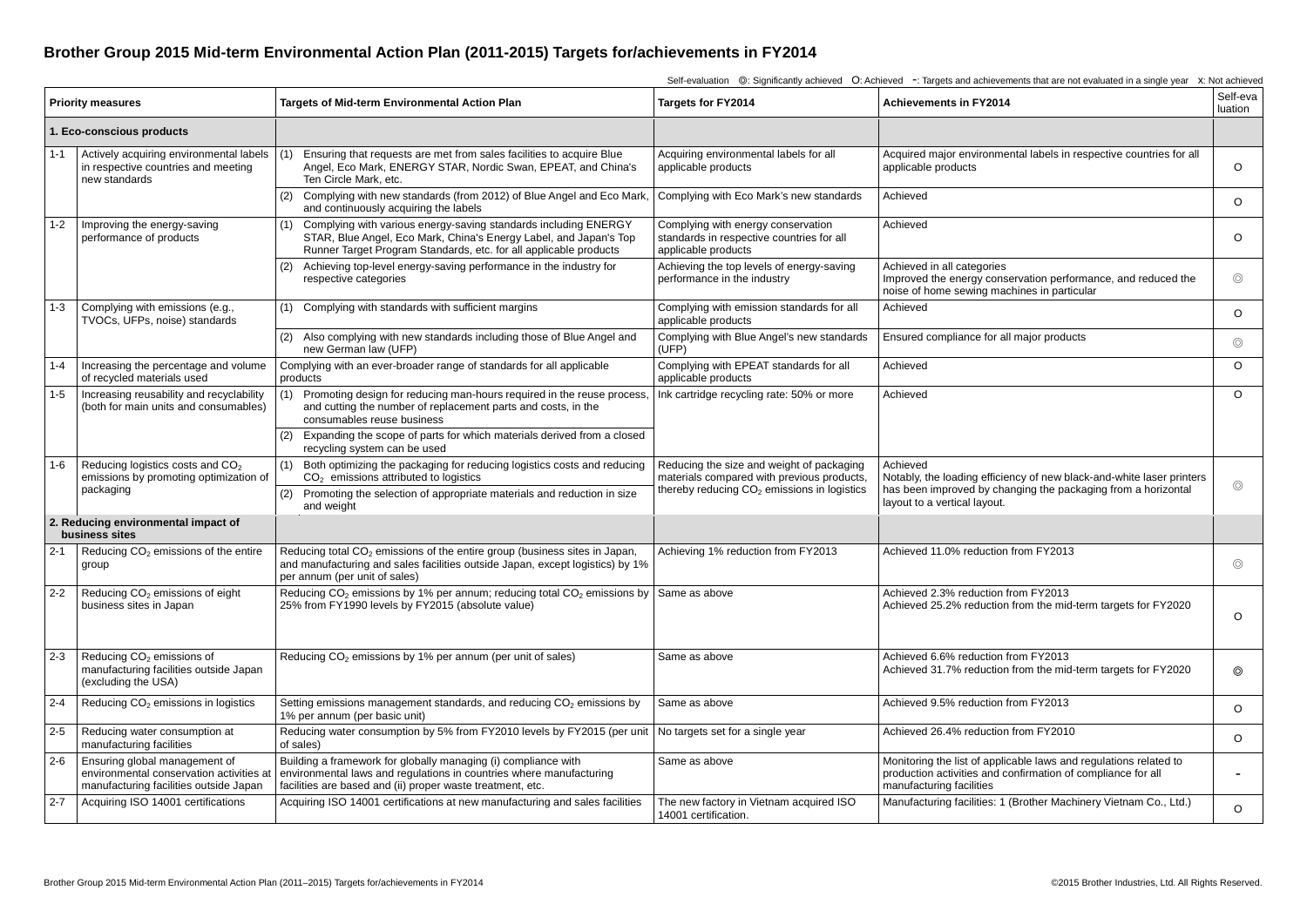## **Brother Group 2015 Mid-term Environmental Action Plan (2011-2015) Targets for/achievements in FY2014**

Self-evaluation ◎: Significantly achieved O: Achieved -: Targets and achievements that are not evaluated in a single year x: Not achieved

| <b>Priority measures</b>                                 |                                                                        | Targets of Mid-term Environmental Action Plan                                                                                                                                                                                                                   | Targets for FY2014                                                                                                                                                                                                                                                                                | <b>Achievements in FY2014</b>                                                                                                                                                                                                                                                                                                                                                                                                                                                                                                                                                                       | Self-eva<br>luation |
|----------------------------------------------------------|------------------------------------------------------------------------|-----------------------------------------------------------------------------------------------------------------------------------------------------------------------------------------------------------------------------------------------------------------|---------------------------------------------------------------------------------------------------------------------------------------------------------------------------------------------------------------------------------------------------------------------------------------------------|-----------------------------------------------------------------------------------------------------------------------------------------------------------------------------------------------------------------------------------------------------------------------------------------------------------------------------------------------------------------------------------------------------------------------------------------------------------------------------------------------------------------------------------------------------------------------------------------------------|---------------------|
| 3. Complying with laws.<br>regulations and social trends |                                                                        |                                                                                                                                                                                                                                                                 |                                                                                                                                                                                                                                                                                                   |                                                                                                                                                                                                                                                                                                                                                                                                                                                                                                                                                                                                     |                     |
| $3 - 1$                                                  | Globally complying with<br>regulations on chemical<br>substances       | Ensuring compliance with relevant laws (including REACH,<br>(1)<br>RoHS, and TSCA) that regulate chemical substances<br>contained in products                                                                                                                   | Ensuring compliance with regulations<br>regarding chemical substances contained in<br>products                                                                                                                                                                                                    | Revised the green procurement standards on a timely basis, and maintained compliance                                                                                                                                                                                                                                                                                                                                                                                                                                                                                                                | $\circ$             |
|                                                          |                                                                        | (2)<br>Developing a strategy for managing chemical substances<br>contained in products, and attaining industry-leading low<br>levels by FY2015                                                                                                                  | Establishing the index (KPI) for determining<br>management levels at respective factories,<br>and promoting activities                                                                                                                                                                            | Achieved KPI for FY2014                                                                                                                                                                                                                                                                                                                                                                                                                                                                                                                                                                             | $\circ$             |
| $3 - 2$                                                  | Globally complying with<br>energy-saving regulations<br>on products    | Complying with relevant energy-saving laws and regulations on<br>products (including ErP, Russia's product regulations, South<br>Korea's energy law, China's Energy Label, and Japan's energy<br>saving law) with top-level energy-saving performance           | Complying with energy conservation<br>regulations for products                                                                                                                                                                                                                                    | Quickly identified the revision schedule of laws and regulations, and reflected the<br>revisions in designs                                                                                                                                                                                                                                                                                                                                                                                                                                                                                         | $\circ$             |
| $3 - 3$                                                  | Fulfilling manufacturers'<br>broadening scope of<br>responsibilities   | Increasing the accuracy of data submitted to the authorities to<br>(1)<br>comply with WEEE/Packaging Directive, etc.                                                                                                                                            | Continuing to weigh products when they are<br>shipped from factories and to confirm changes<br>in weight, in an effort to increase the accuracy $\vert$ authorities<br>of data submitted to the authorities                                                                                       | Continued to weigh products when they were shipped from factories and to confirm<br>changes in weight, in an effort to increase the accuracy of data submitted to the                                                                                                                                                                                                                                                                                                                                                                                                                               | $\circ$             |
|                                                          |                                                                        | Globally building a closed recycling system for products<br>(2)                                                                                                                                                                                                 | Establishing a global system                                                                                                                                                                                                                                                                      | Continued in FY2015                                                                                                                                                                                                                                                                                                                                                                                                                                                                                                                                                                                 | $\circ$             |
|                                                          |                                                                        | Globally expanding the consumables recycling system and<br>(3)<br>aiming to develop the system to involve respective regional<br>sales headquarters                                                                                                             | Launching recycling systems at respective<br>sales facilities (RHQs)                                                                                                                                                                                                                              | Same as above                                                                                                                                                                                                                                                                                                                                                                                                                                                                                                                                                                                       | $\circ$             |
| $3 - 4$                                                  | Disclosing overall<br>environmental information<br>regarding products  | (1)<br>Globally disclosing information regarding products'<br>environmental impact                                                                                                                                                                              | sales companies                                                                                                                                                                                                                                                                                   | Disclosing 100% of new product information to   Created and disclosed a list of specifications related to the environmental impact                                                                                                                                                                                                                                                                                                                                                                                                                                                                  | $\circ$             |
|                                                          |                                                                        | (2)<br>Disclosing product information in accordance with The Eco<br>Declaration (ECMA370)                                                                                                                                                                       | Disclosing 100% of new product information to<br>European sales companies                                                                                                                                                                                                                         | Disclosed environmental characteristics (including legal requirements) of printers,<br>All-in-Ones, label printers, and scanners for Europe and the USA.                                                                                                                                                                                                                                                                                                                                                                                                                                            | $\circledcirc$      |
| $3-5$                                                    | Using certified paper                                                  | Promoting the use of certified paper including FSC certified paper                                                                                                                                                                                              | No targets set for a single year                                                                                                                                                                                                                                                                  | Started to use FSC certified paper for catalogues prepared by sales companies in Japan                                                                                                                                                                                                                                                                                                                                                                                                                                                                                                              | $\circ$             |
| $3-6$                                                    | Promoting green<br>procurement                                         | Enhancing the auditing and education of suppliers, increasing<br>(1)<br>eco awareness, and thereby ensuring legal compliance                                                                                                                                    | Revising the green procurement standards,<br>disseminating information (e.g. sending a<br>notice about additional REACH-SVHCs in<br>advance), and conducting audits at suppliers<br>to raise awareness of suppliers and group<br>companies about green procurement and<br>ensure legal compliance | Revised the green procurement standards twice a year<br>Audited suppliers on a regular basis based on the plan                                                                                                                                                                                                                                                                                                                                                                                                                                                                                      | $\circ$             |
|                                                          |                                                                        | Building a framework for managing places of origin, illegal<br>(2)<br>logging, recycling, etc. of paper used as packaging materials                                                                                                                             | Conducting investigations to confirm the<br>recycling rates of packaging materials at<br>target factories (five factories)<br>Complying with EU timber regulations                                                                                                                                | Continued with investigations to confirm the recycled content of packaging materials with<br>assistance from five factories<br>Conducted investigations to confirm legality of target packaging materials and products,<br>and confirmed legality                                                                                                                                                                                                                                                                                                                                                   | $\circ$             |
| 4. Environmental<br>communication                        |                                                                        |                                                                                                                                                                                                                                                                 |                                                                                                                                                                                                                                                                                                   |                                                                                                                                                                                                                                                                                                                                                                                                                                                                                                                                                                                                     |                     |
| $4 - 1$                                                  | Promoting Brother Earth in<br>combination with marketing<br>activities | Ensuring eco-consciousness in developing new products and<br>businesses, distributing environmental information via websites<br>(including social media), and publicizing environmental<br>commitments by promoting the Brother Earth planetarium dome,<br>etc. | Actively disseminating information about (i)<br>environmental technologies built into new<br>products and (ii) environmental conservation<br>activities involving employees                                                                                                                       | Promoted the "Package Design Optimization" technology (for increasing transporting<br>efficiency and reducing environmental impact), "Low-noise Belt Drive" technology (built<br>into home sewing machines), "Project for Combating Desertification in Inner Mongolia"<br>and "Mangrove Reforestation Project in Thailand" (involving employees) through<br>Brother's special website on the environment, websites of respective facilities, etc., and<br>continuously expanded the scope of information dissemination by utilizing Brother's<br>official SNS accounts (Facebook, Twitter, YouTube) | $\circ$             |
|                                                          |                                                                        |                                                                                                                                                                                                                                                                 | Improving the quality of the environmental<br>website                                                                                                                                                                                                                                             | Ranked 3rd in "Eco Site Survey 2015 Ranking" by Tribeck Brand Strategies, Inc., and<br>won the Good Performance Prize in the Environmental Report Section of the 18th<br>Environmental Communication Awards (organized by the Japanese Ministry of the<br>Environment and the Global Environmental Forum)                                                                                                                                                                                                                                                                                           | $\circledcirc$      |
|                                                          |                                                                        |                                                                                                                                                                                                                                                                 | Actively promoting environmental events and<br>increasing environmental awareness in Japan                                                                                                                                                                                                        | Organized "Brother Earth Eco Festival" and "Brother Green X'mas 2014 - Projection<br>Mapping on Brother Earth -" jointly with the Nagoya City Science Museum<br>Donated "Koala Forest" (an experience-based facility for learning and exhibition) to the<br>Higashiyama Zoo and Botanical Gardens operated by the City of NagoyaExhibited at<br>"Eco-Products 2014" (one of the largest environmental exhibitions in Japan)                                                                                                                                                                         | $\circledcirc$      |